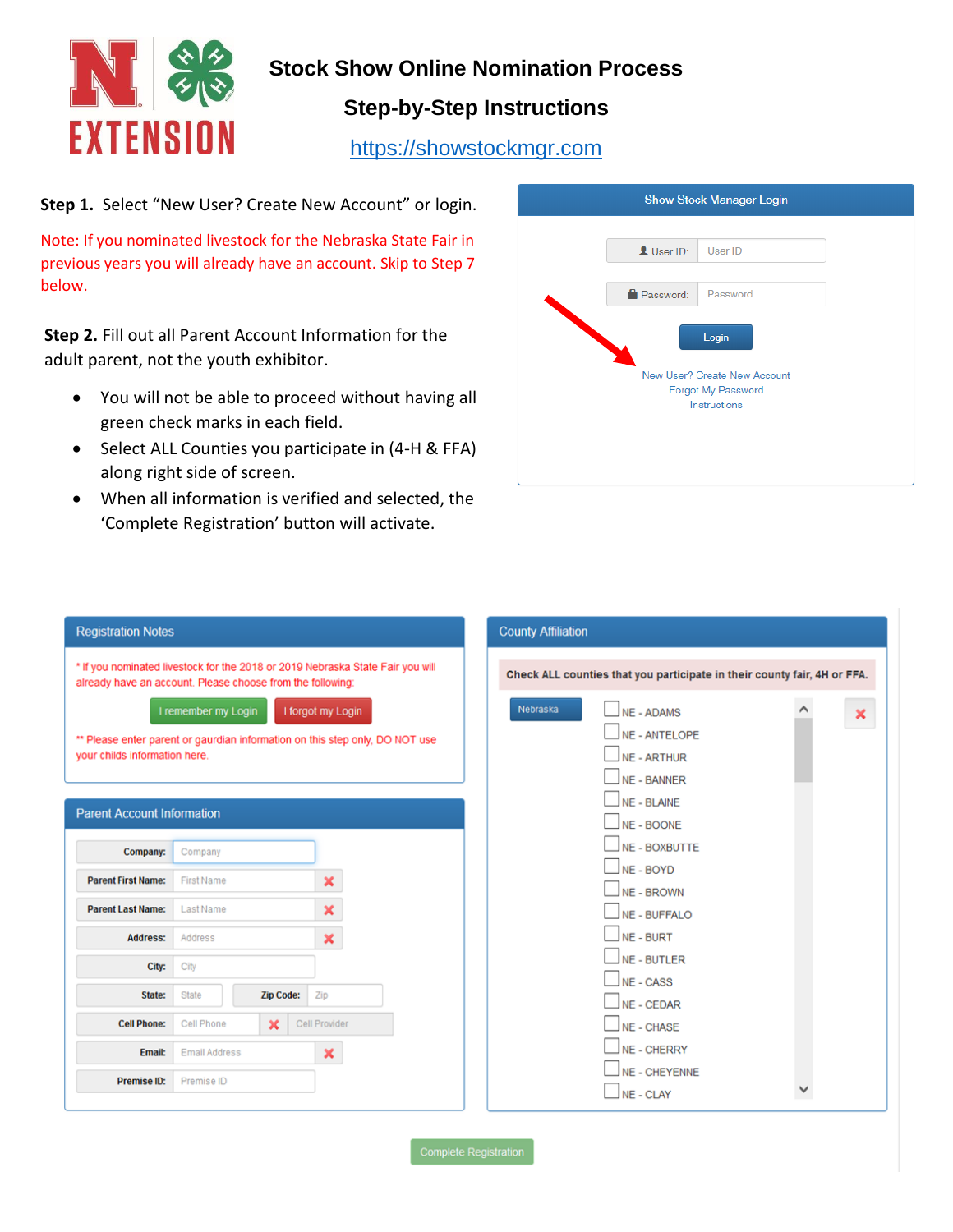**Step 3.** Check the provided email address from your new user registration for your temporary password and login link. If you do not see an email after a few minutes, check your junk/spam box.

| <b>Show Stock Manager Registration</b>       |        |                           |                                           |                                                                                                                                                                                                                    |
|----------------------------------------------|--------|---------------------------|-------------------------------------------|--------------------------------------------------------------------------------------------------------------------------------------------------------------------------------------------------------------------|
| User Creation Completed                      |        |                           |                                           |                                                                                                                                                                                                                    |
| Thank you for registering with<br>Thank you. | S.S.M. | You will receive an email | (to the email that<br>you signed up with) | shortly that will contain a temporary password and a link to the login<br>page. If you do not receive an email or notice that the email you provided is not correct, please click here to create a trouble ticket. |
|                                              |        |                           |                                           |                                                                                                                                                                                                                    |

**Step 4.** Following instructions in your email, click the link and sign in using your temporary password.

• Create a new password. You will need to remember this password as it is how you will make changes later to your Parent Account.

| Show Stock Manager Password Reset                          |
|------------------------------------------------------------|
| User Name:<br>NSF@unl.edu                                  |
| <b>New Password:</b>                                       |
| <b>Re-enter Password:</b>                                  |
| <b>Update Password</b>                                     |
| New password must meet the following<br>requirements:      |
| X At least one letter                                      |
| X At least one capital letter                              |
| X At least one lower case letter                           |
| X At least one number<br><b>X</b> Be at least 6 characters |

**Step 5.** Create Exhibitor Account.

• In the box on the right side, select 'Add Exhibitor' to create your child's account in the database.

| Exhibitors (Children) |      |            | <b>Add Exhibitor</b> |
|-----------------------|------|------------|----------------------|
| <b>SFID</b>           | Name | Graduation |                      |
|                       |      |            |                      |
|                       |      |            |                      |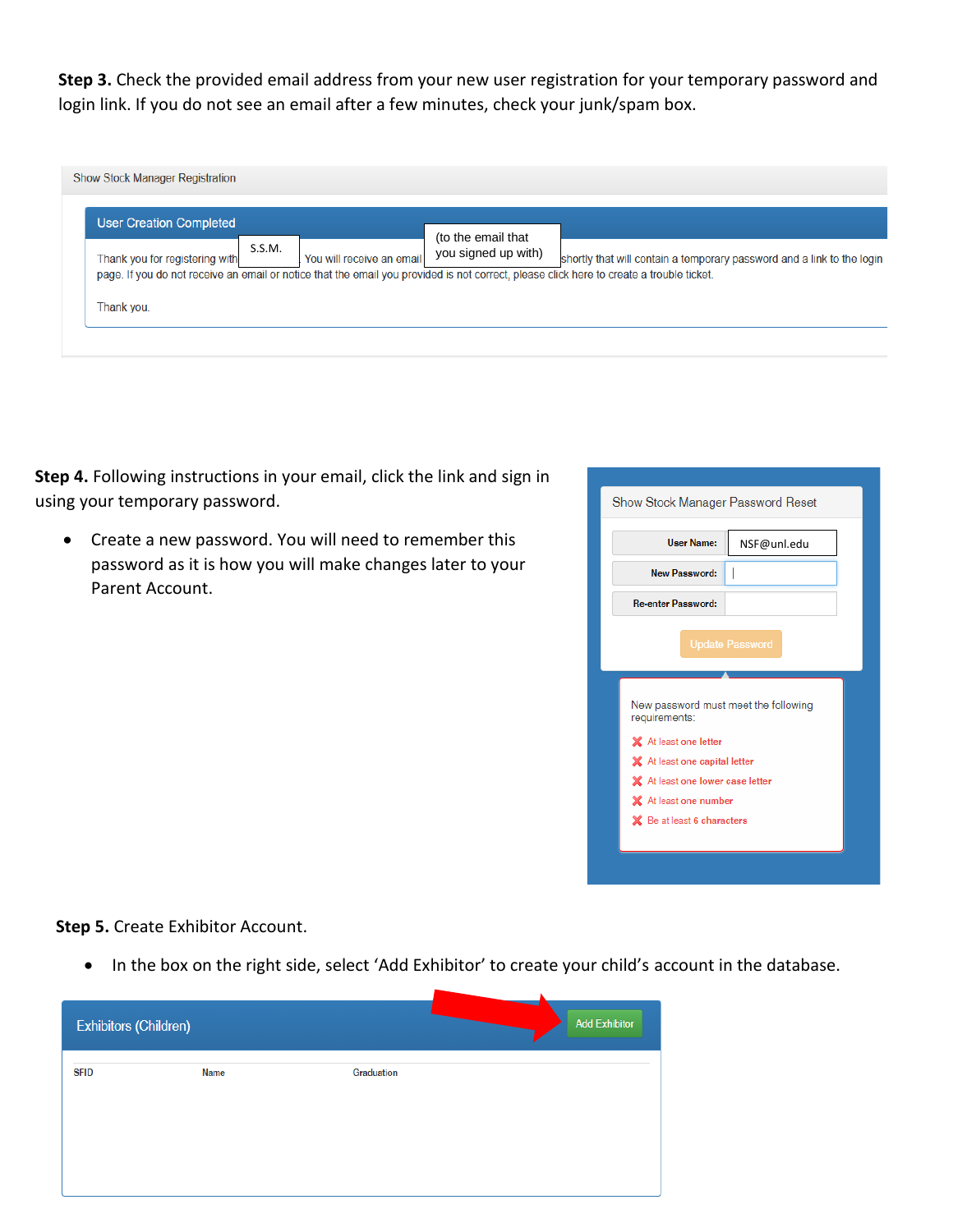**Step 6.** Fill out all information on the Exhibitor. All information with an astrix (\*) is required. Click "Update Exhibitor Information" when completed. If you are an FFA member, please select your chapter at this time.

| * First Name:          |                                     |              |                  |                              |
|------------------------|-------------------------------------|--------------|------------------|------------------------------|
| * Last Name:           |                                     |              |                  |                              |
| * Date Of Birth:       |                                     |              |                  |                              |
|                        | mm/dd/yyyy                          |              |                  |                              |
| * Expected Graduation: | Year                                | 4 Digit Year |                  |                              |
| * High School:         | <b>High School</b>                  |              |                  |                              |
| <b>FFA Chapter:</b>    | Select FFA Chapter (No Chapter) ▼   |              |                  |                              |
| PQA#:                  |                                     |              |                  | <b>Swine Exhibitors Only</b> |
|                        | <b>Update Exhibitor Information</b> |              |                  | Cancel                       |
|                        |                                     |              | * Required Items |                              |

**Step 7.** To create State Fair nominations, select the Nominations tab in the upper left corner. Select "Add

| Parent/Exhibitor | Nominations                       |                                   |  |
|------------------|-----------------------------------|-----------------------------------|--|
|                  | <b>DNA/Nomination Information</b> | <b>Add Nomination Information</b> |  |
|                  |                                   |                                   |  |
|                  |                                   |                                   |  |

**Step 8:** Select the species, counties and exhibitors that the nomination applies. If you have multiple children in your family, select all exhibitor names that the nomination would be eligible under. Select the division(s) you wish to enter the animal under and complete all the required nomination fields based off of the organization's specific animal ID guidelines. You are able to select both breeding and market divisions at this time. In order to complete the nomination, you will need to select the "State Fair Nomination" box. By selecting the box, it will trigger a \$7.00 nomination fee for all MARKET animals and a \$2.00 nomination fee for all BREEDING animals. *(Note: all market animals nominated for State Fair must have a DNA hair sample pulled and submitted to your local Extension Office.)*

Click "Add Nomination" after completing all the requirements for your nomination entry. You will receive a 5 Digit number (see below) to write on the DNA Collection envelope or personal records. Please record the number on the top right corner of the front of the envelope. Repeat Step 8 for all animals you wish to nominate. Note: For users using a cellphone, please scroll across your screen as the "Record Animal ID" popup may not be initially visible, and families believe the nomination was not created when it had been accepted.

When finished nominating your animals, click "Cancel" to return to the Nomination Tab.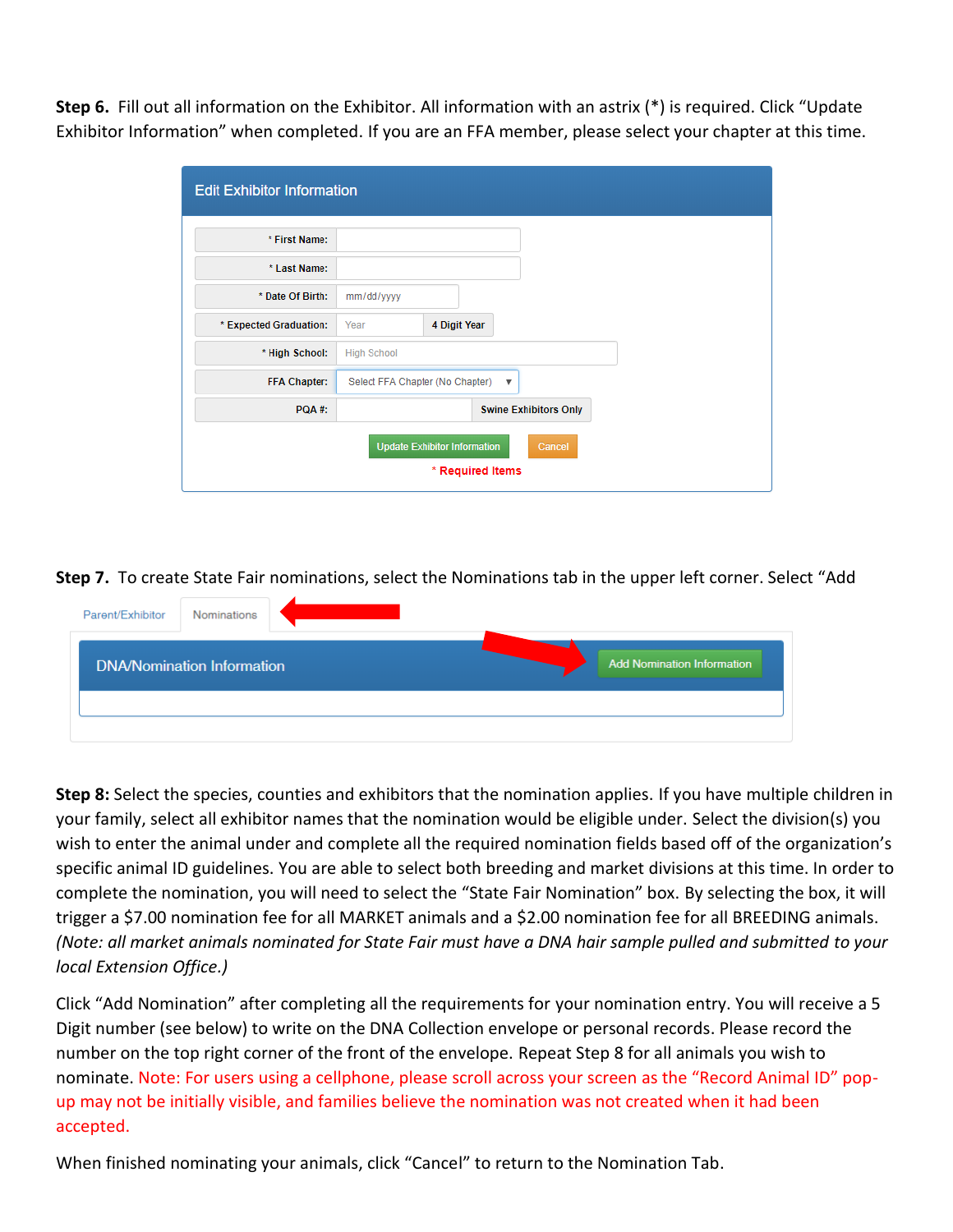## (Preview of the nomination screen)

| <b>Adding Nomination</b> |                                      |
|--------------------------|--------------------------------------|
| Department:              | Beef                                 |
| <b>Counties:</b>         | <b>NE-LANCASTER</b><br>NE - SAUNDERS |
| <b>Exhibitors:</b>       | V WAGNER, ANDY (8762)                |
|                          |                                      |

| <b>Animal Details</b>         |                                                                   |
|-------------------------------|-------------------------------------------------------------------|
| Species:                      | Breeding Beef<br>FFA Feeder Calf<br>Market Beef                   |
| <b>EID Tag Number:</b>        | Must Be 15 Numeric DigitsFor Beef and Hogs it will begin with 840 |
| <b>Visual Tag:</b>            |                                                                   |
| <b>Animal Gender:</b>         |                                                                   |
| Weigh In Date:                | mm/dd/yyyy                                                        |
| <b>Start Weight:</b>          | $\bf{0}$                                                          |
| Premise ID:                   |                                                                   |
| Notes:                        |                                                                   |
|                               |                                                                   |
| Nomination Selection          | Fee: \$0.00                                                       |
| <b>State Fair Nomination:</b> | $\Box$                                                            |
| <b>Add Nomination</b>         | Cancel                                                            |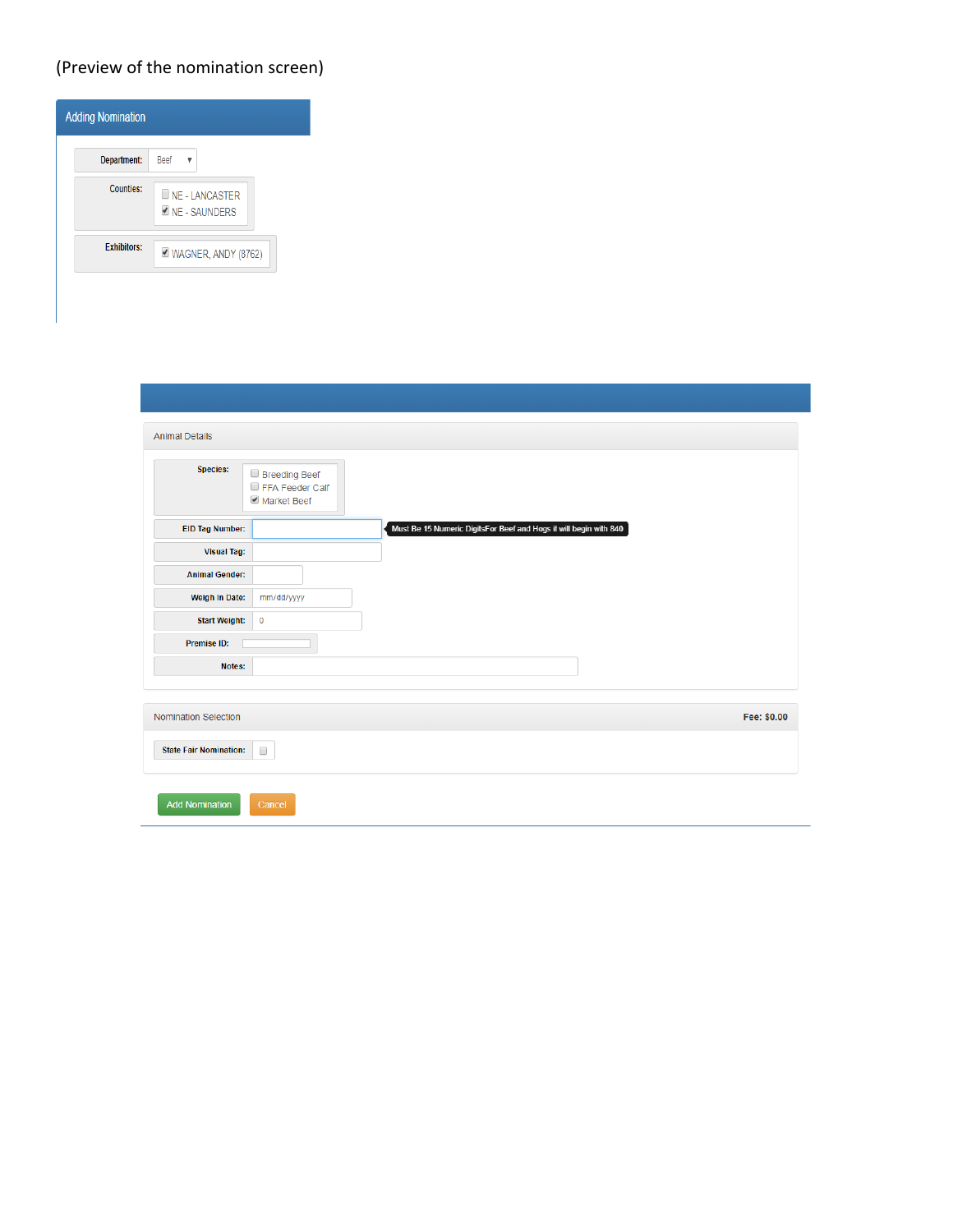## (Example of a nomination)

| <b>Animal Details</b>                                 |                                                                                                                                                                                        |
|-------------------------------------------------------|----------------------------------------------------------------------------------------------------------------------------------------------------------------------------------------|
| Species:                                              | Breeding Beef<br>FFA Feeder Calf<br>Market Beef                                                                                                                                        |
| EID Tag Number:                                       | 840000000000001                                                                                                                                                                        |
| <b>Visual Tag:</b>                                    | 00001                                                                                                                                                                                  |
| <b>Animal Gender:</b>                                 | M                                                                                                                                                                                      |
| <b>Tattoo Number:</b>                                 | 1001                                                                                                                                                                                   |
| Breed:                                                | <b>ANGUS</b>                                                                                                                                                                           |
| <b>Registration Number:</b>                           | AAA000000                                                                                                                                                                              |
| <b>Birth Date:</b>                                    | 01/01/2018                                                                                                                                                                             |
| Weigh In Date:                                        | mm/dd/yyyy                                                                                                                                                                             |
| <b>Start Weight:</b>                                  | $\ddot{\phantom{0}}$                                                                                                                                                                   |
| Premise ID:                                           |                                                                                                                                                                                        |
| Notes:                                                |                                                                                                                                                                                        |
| Nomination Selection<br><b>State Fair Nomination:</b> | Fee: \$9.00                                                                                                                                                                            |
| <b>Nomination Date:</b>                               | $\blacktriangledown$<br>mm/dd/yyyy                                                                                                                                                     |
| <b>DNA Collected:</b>                                 | <b>DNA Collection Date:</b><br>$\Box$<br>mm/dd/yyyy                                                                                                                                    |
|                                                       |                                                                                                                                                                                        |
|                                                       |                                                                                                                                                                                        |
| Add Nomination<br><b>ODC</b>                          |                                                                                                                                                                                        |
| <b>Record Animal ID</b>                               | ×                                                                                                                                                                                      |
| reference: 74033                                      | Please write this number on your DNA envelope for market livestock/feeder calves. For<br>breeding livestock/horse/dairy please record this number in an appropriate location for later |
|                                                       | Ok                                                                                                                                                                                     |
|                                                       | <b>Collaboration Collaboration</b>                                                                                                                                                     |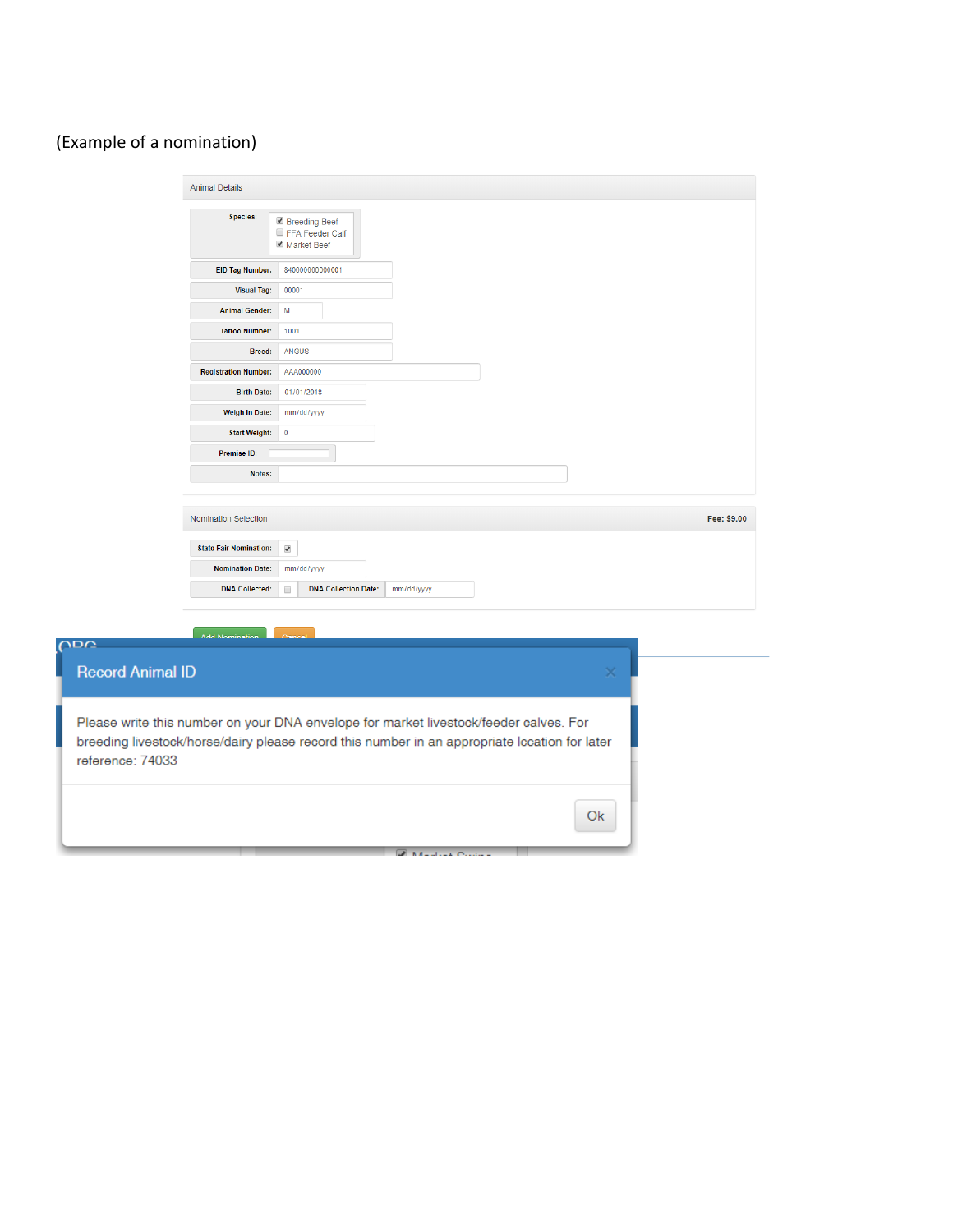**Step 9.** When all nominations are complete a red "Make Payment for Nominations" button will appear in the upper right corner, if payment is due. You are able to pay with either a Paypal account, or by checking out using your Debit or Credit card.

• All market and breeding nominations are not considered completed until payment has been received.

*\*Note: Show Stock Manager will not accept nominations past midnight of the deadline date of the project area (June 15-Market and Breeding Beef,Breeding and Market Swine/Sheep/Goats).*

| <b>P</b> PayPal                    | \ so.oo USD    |
|------------------------------------|----------------|
| Pay with PayPal                    | English $\sim$ |
| Fmail                              |                |
| Password                           |                |
| Stay logged in for faster checkout |                |
| Log In                             |                |
| Having trouble logging in?         |                |
| $-$ or $-$                         |                |
| Pay with Debit or Credit Card      |                |

**Step 10.** Once payment has been confirmed you will receive notification in the Show Stock Manager database and you can close the webpage or sign-out using the "Exit Show Stock Manager" button in the upper right corner.

| <b>Payment Complete</b>                                                                |    |
|----------------------------------------------------------------------------------------|----|
| Thank You, your payment is complete!<br>You will receive a confirmation email shortly. |    |
|                                                                                        | ΩK |

Another tip to ensure your nomination was processed is to see if under the column "Fee" that it shows the amount paid with a P next to it. If you see a U, this represents an unpaid nomination. Also the red "Make Payment for Nominations" button should disappear.

|  | Wht      | <b>it Start Notes Val SF Fee</b> |  |             |
|--|----------|----------------------------------|--|-------------|
|  | $\bf{0}$ | TEST N N 0-U                     |  |             |
|  | 0        |                                  |  | $N$ $Y$ 9-P |